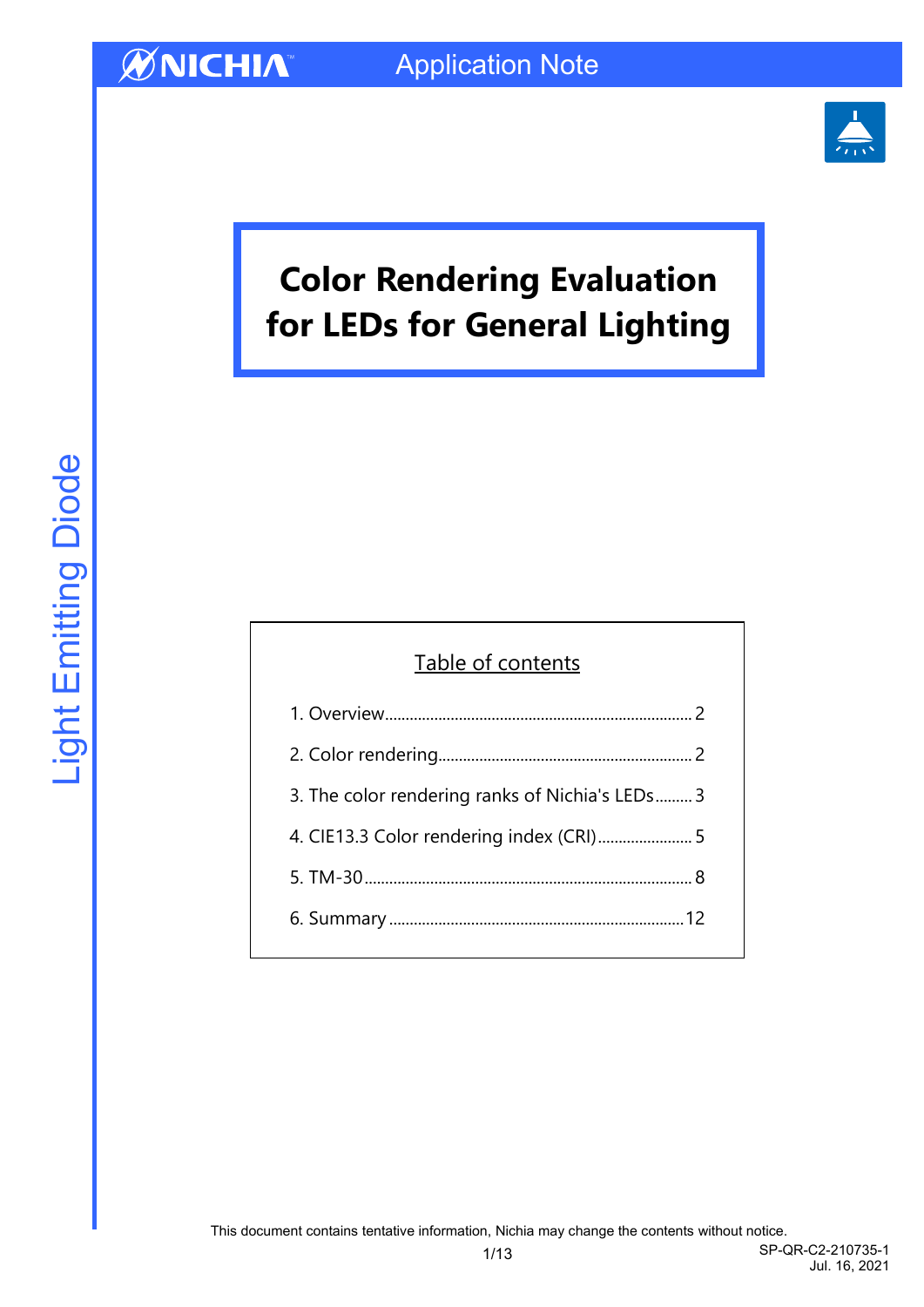## Application Note

#### <span id="page-1-0"></span>**1. Overview**

When purchasing luminaires, various aspects are considered, such as color, brightness, power consumption, running cost based on the life of the luminaire, etc. One aspect that has received more attention recently is "color rendering".

Color rendering is a measure of how faithfully the colors of objects can be reproduced; the higher the color rendering properties of a light source are, the more accurately the light source can reproduce the colors. In the past, LEDs were said to have low color rendering; however, in recent years, due to technical improvements such as development of better phosphors there are now many LEDs that have high color rendering. An increasing number of houses and shops are using luminaires with LEDs that have high color rendering or special rendering<sup>1</sup> to make food look delicious, make skin look beautiful, etc. It is important to select luminaires with color rendering properties that are appropriate for the intended application in order to use the lighting effectively.

Nichia offers LEDs with a wide variety of color rendering options to meet the needs of our customers. This application note provides information on Nichia's lighting LEDs and their color rendering properties.

### <span id="page-1-1"></span>**2. Color rendering**

People recognize colors by receiving the light reflected on an object surface with the eye (i.e. retina). This means that how a color looks depends on the light that illuminates the object.

"Color rendering" is a measure of how faithfully the true colors of an object can be reproduced when it is



High color rendering Low color rendering Figure 1. How color rendering affects how an object

illuminated by a luminaire. The true color is the color of an object when it is illuminated by a reference light source (i.e. a light source whose light has properties similar to those of sunlight) defined by a standard. The higher the color rendering of that light source is, the more faithfully the true colors are reproduced. However, when a light source with low color rendering has poor color fidelity it presents colors that are quite different from the true colors. The phenomenon of colors appearing differently under indoor lighting and sunlight can be attributed in part to the low color rendering properties of the luminaires.

There are several measures to evaluate color rendering and they are specified in international standards. Among those, the color rendering index (CRI) defined by the International Commission on Illumination (CIE) is currently the most commonly used standard and is used by many lighting-related companies to describe the color rendering of luminaires. In Japan, a Japanese Industrial Standard JIS Z8726 was established based on the CIE standard. Recently, the Illuminating Engineering Society (IES) established the IES-TM-30 standard in 2015 as a new evaluation method for color rendering. The details of those standards are provided in Sections 4 and 5.

Note:

<sup>1</sup> The LEDs with special color rendering may not have high color rendering; those products were developed to make particular colors look better. For information on Nichia's LEDs with special color rendering, refer to the following page.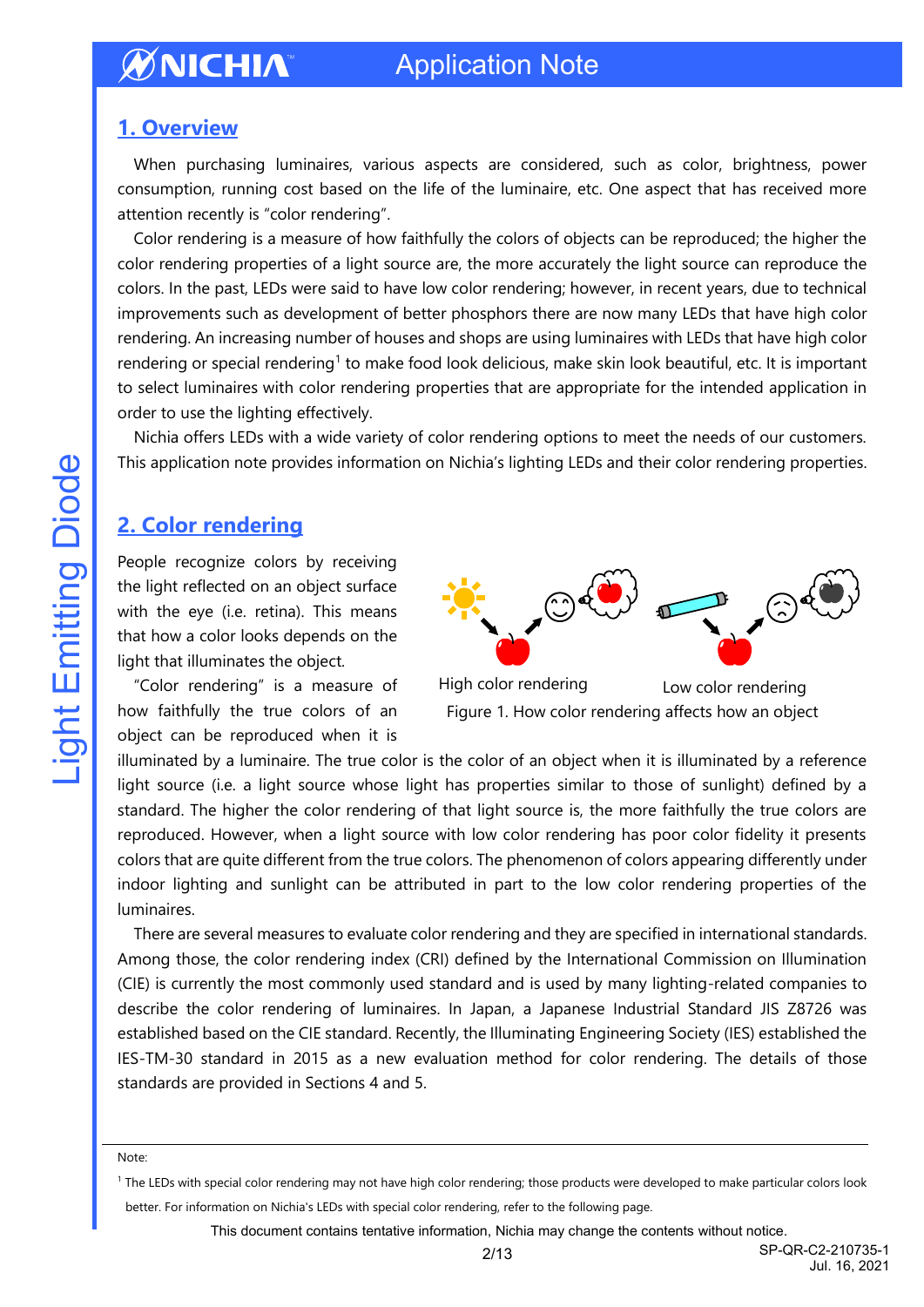## Application Note

## <span id="page-2-0"></span>**3. The color rendering ranks of Nichia's LEDs**

In addition to sorting the LEDs for color and luminous flux, Nichia also sorts some LEDs by their color rendering index (CRI). Nichia uses the average color rendering index (Ra) and the special color rendering index (Ri) values of the CRI to describe the color rendering properties of those LEDs (See section 4). Figure 2 shows the typical color rendering ranks of Nichia's LEDs<sup>2</sup>.

For most LEDs, the ratio of the light in the red and blue wavelength bands need to be increased in order to improve the color rendering properties. Since the human eye has low spectral sensitivity to those wavelengths, those LEDs tend to look dimmer (i.e. lower luminous flux). That means there is a tradeoff between the color rendering and the brightness. When selecting LEDs, it is not necessarily the case that those with the highest color rendering properties are the best. Instead, they should be used according to the color rendering performance required for the chosen luminaire and application.

Since different phosphors are used for different color rendering ranks, the appearance of LEDs from the same series and with the same color rank may look different when they have different color rendering ranks (i.e. different colored encapsulating resin).



#### **XX** R95xx

Ra≥95. The "xx" is the minimum CRI R9 value, which corresponds to the red test color sample<sup>3</sup>.

Figure 2. Color rendering ranks of Nichia's LEDs

Note:

<sup>2</sup> Not all Nichia LEDs have a color rendering rank. For information on which Nichia LEDs have color rendering ranks, contact a local Nichia sales representative.

<sup>3</sup> Example 1: R8000→Ra≧80, R9≧00

Example 2: R9050→Ra≧90, R9≧50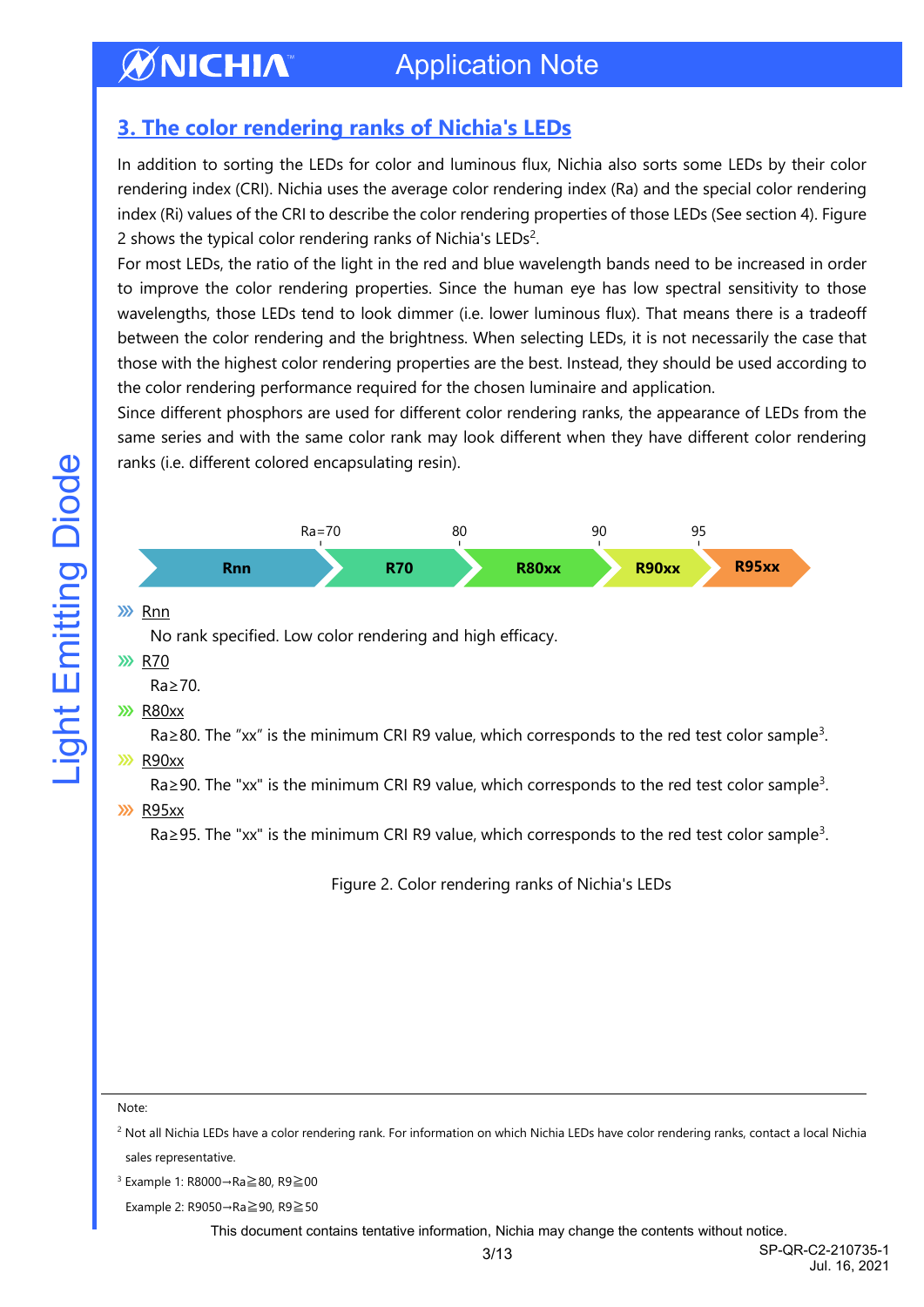## Application Note

Reference: Special CRI ranks: Rfx00 & Rfx0f (Optisolis™)

With Nichia's original phosphor technology, the LEDs with these ranks have a wavelength that is as close to that of a reference light source as possible. They have high CRI values not only for the Ra test color samples but for all the CRI test color samples, and they can reproduce the colors of objects accurately. For further information, contact a local Nichia sales representative.



Figure 3. Example wavelength of the Optisolis<sup>TM</sup> LED<sup>4</sup>

| Table 1. Example CRI values of the Optisolis™ LED <sup>4</sup> |
|----------------------------------------------------------------|
|----------------------------------------------------------------|

|              |    | <b>Min. Value</b> |    |            |            |    |            |      |  |
|--------------|----|-------------------|----|------------|------------|----|------------|------|--|
| <b>Rank</b>  | Ra | R9                |    | <b>R11</b> | <b>R12</b> |    | <b>R14</b> | R 15 |  |
| Rfc00 (sm50) | 95 | 85                | 85 | 90         | 85         | 90 | 90         | 90   |  |

#### Reference: Special CRI ranks Rs020, Rs030, Rs075

The LEDs with these ranks may not have a high CRI Ra or Ri value. They have special color rendering properties to make particular colors look better (e.g. the reds in meat, greens in vegetables, white of clothing, etc.). For further information, see the application note "SP-QR-C2-210310: Design Considerations for COB LED-Based Spotlights".





Note:

<sup>4</sup> These are the typical values of a part number NF2W757G-F1 (OptisolisTM) LED at a color temperature of 5000K.

<sup>5</sup> These are the typical values of part number NJCWS024Z-V1 LEDs in these special CRI ranks in color temperatures between 3000-3500K.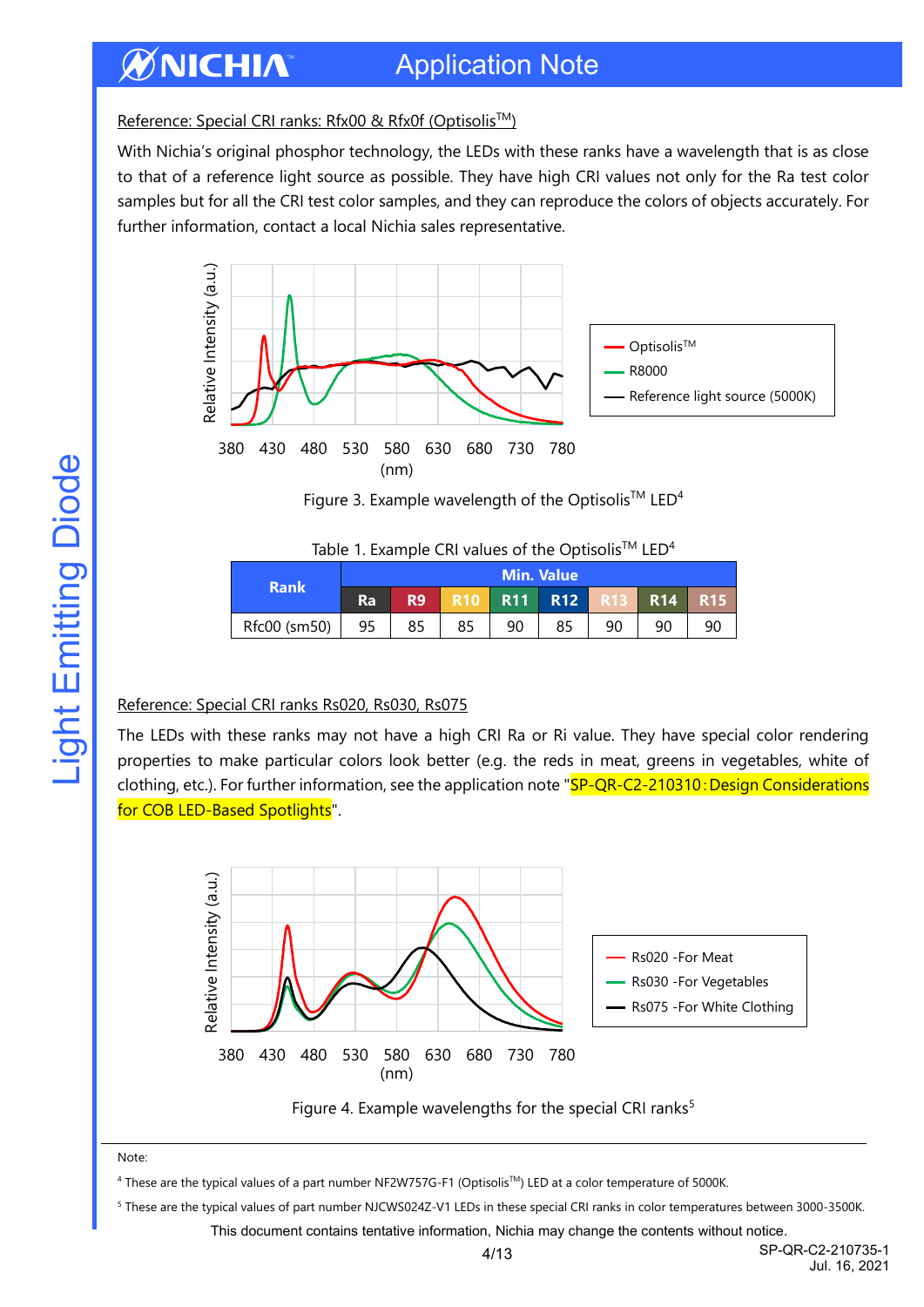## <span id="page-4-0"></span>**4. CIE13.3 Color rendering index (CRI)**

#### 4.1. Standards

CRI was defined by CIE in "CIE13.3-1995 Method of Measuring and Specifying Color Rendering Properties of Light Sources" and is currently the most commonly used standard. Many lighting-related companies use the CRI values obtained with this standard to advertise the color rendering performance of their products. Some standards that were established for specific luminaire applications specify CRI values as a requirement. In Japan, JIS Z 8726 "Evaluation method for the color rendering of light sources" was established based on the CIE standard<sup>6</sup>. This JIS standard is basically the same as the CIE CRI except that in addition to the R1 to R14 test color samples, it has R15 (Asian skin color).

#### 4.2. CRI

In the CRI standard, the average color rendering index (Ra) and the special color rendering index (Ri) values are calculated from the color difference between the test color samples when viewed under the reference light source and the test light source. These values are used to describe the color rendering performance of a light source. For the evaluation method, see Section 4.4.

#### 4.2.1. Average color rendering index (Ra)

Ra is a commonly used index in the lighting industry to describe the color fidelity of the general colors of objects. The better the color rendering performance of a light source is, the higher the value will be, with 100 as the highest Ra value possible. If the Ra of a test light source is 100, that means the source has the same wavelength as that of the reference source.

#### 4.2.2. Special color rendering index (Ri)

Ri is the index used to describe the color fidelity of the particular colors of objects. Each i corresponds to the test color samples R1-14 (15). As with the Ra, the better the color fidelity of a light source is, the higher the value will be, with 100 as the highest Ri value possible. For the corresponding test color samples, see Section 4.3.

The CRI Ri can be a negative value; for typical white light, a negative value does not always mean the color reproduction accuracy is significantly low. The CRI values may not always correspond to human perception. For example, people may not recognize which color difference is bigger when comparing two luminaires with a CRI difference of 40 to another set of two luminaires with a CRI difference of 80. When evaluating how the colors look under a light source, it is recommended to perform a sensory evaluation with the chosen luminaires in addition to a quantitative evaluation using the CRI values.

Note:

<sup>&</sup>lt;sup>6</sup> The JIS standard is based on the CIE13.2, the 2nd edition of the CIE standard.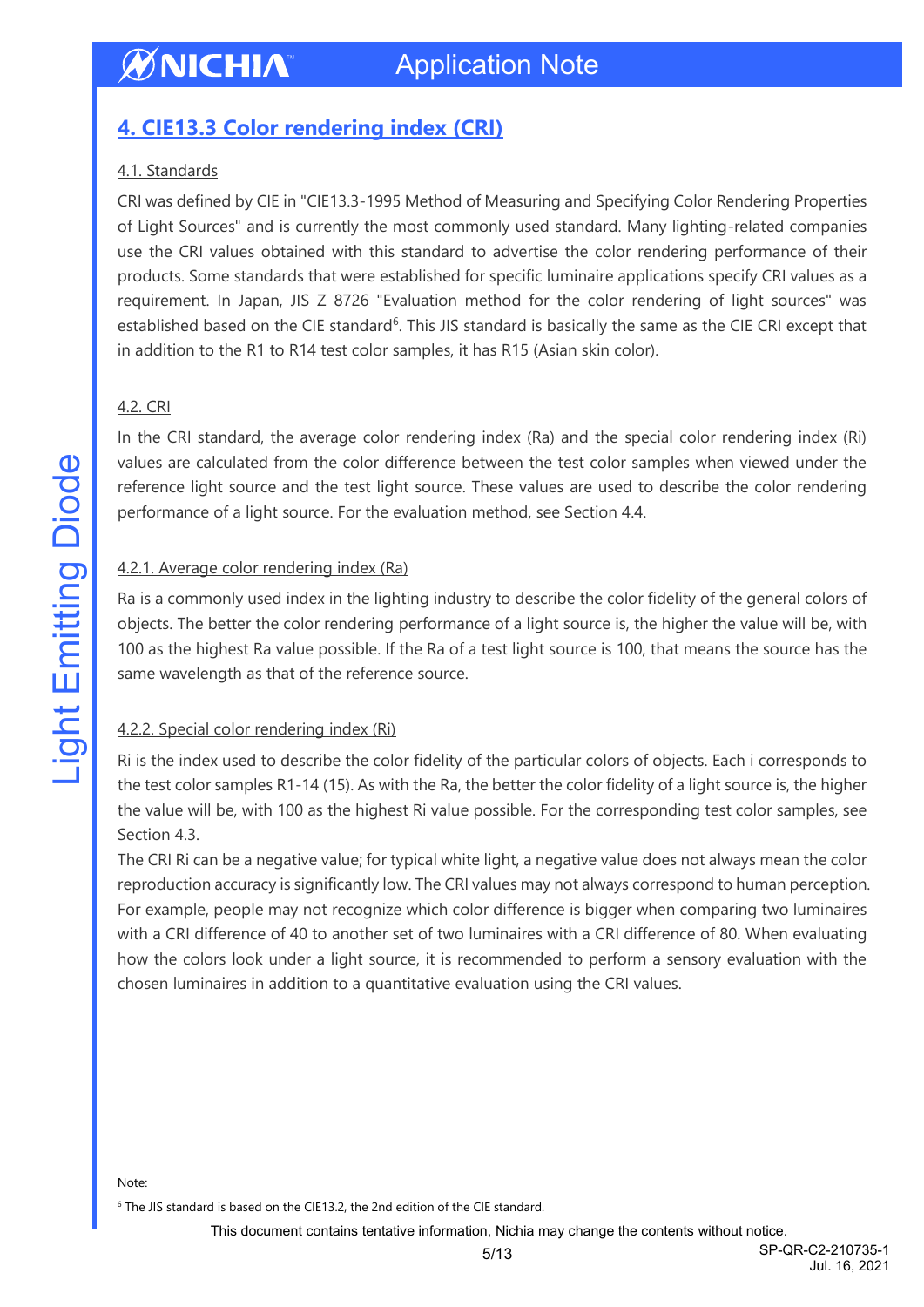#### 4.3. The CRI test color samples

To determine the CRI Ra and Ri values, the 14 (15 in the JIS standard) different test color samples shown in Table 2 are used to represent various colors of objects. These samples have been defined based on the spectral radiance factors.

The test color samples i=1-8 are used to determine the general color rendering performance. The average of the R1-R8 makes the Ra value. The samples R1-R8 represent dull (i.e. low saturation) colors and may not be appropriate to evaluate vivid (i.e. high saturation) colors.

The test color samples i=9-14 (15) are used to describe the color fidelity of each sample as an Ri value. In particular, the samples i=9-12 represent higher saturation colors that are difficult to evaluate with the Ra. Since the strong red color represented by the R9 test color is especially difficult for typical white LEDs for general lighting to reproduce, the R9 value is often used with the Ra value to advertise the color rendering performance of a light source.

| i              | <b>Munsell Notation</b> 7 | <b>Color Appearance</b>    |
|----------------|---------------------------|----------------------------|
| $\overline{1}$ | 7.5R 6/4                  | Light greyish red          |
| $\overline{2}$ | 5Y 6/4                    | Dark greyish yellow        |
| 3              | 5GY 6/8                   | Strong yellow green        |
| $\overline{4}$ | $2.5G$ 6/6                | Moderate yellowish green   |
| 5              | 10BG 6/4                  | Light bluish green         |
| 6              | 5PB 6/8                   | Light blue                 |
| $\overline{7}$ | 2.5P 6/8                  | Light violet               |
| 8              | 10P 6/8                   | Light reddish purple       |
| 9              | 4.5R 4/13                 | Strong red                 |
| 10             | 5Y 8/10                   | Strong yellow              |
| 11             | 4.5G 5/8                  | <b>Strong Green</b>        |
| 12             | 3PB 3/11                  | Strong blue                |
| 13             | 5YR 8/4                   | Light yellowish pink(skin) |
| 14             | 5GY 4/4                   | Moderate olive green(leaf) |
| (15)           | 1YR 6/4                   | Asian skin                 |

Note:

<sup>7</sup> For the Munsell color notation, each color is comprised of three color attributes: hue (the color itself), value (lightness/darkness), and chroma (color saturation or brilliance).

This document contains tentative information, Nichia may change the contents without notice.

**Light Emitting Diode**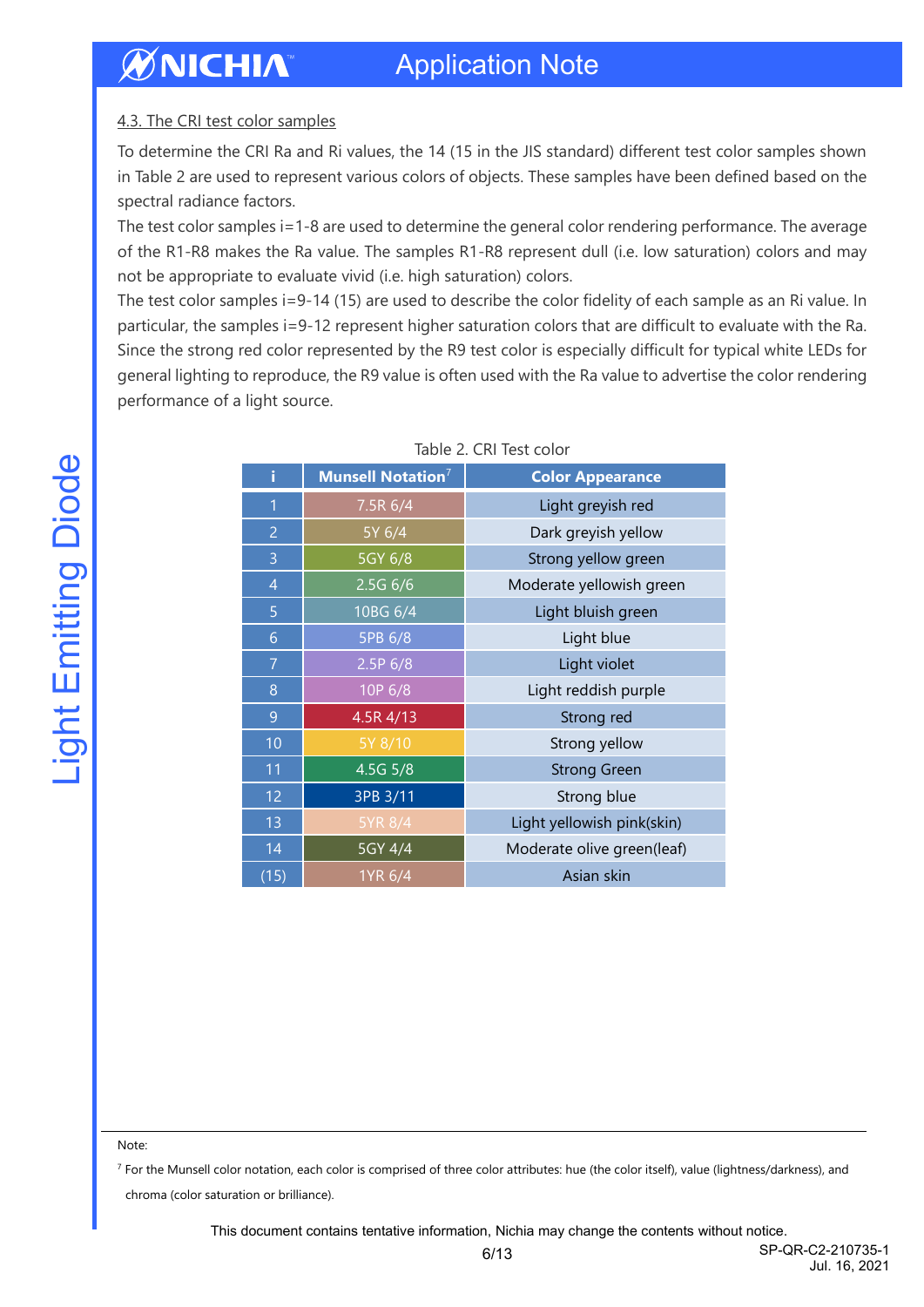## Application Note

#### 4.4. How to determine Ra and Ri values

Figure 5 shows how to determine an Ra and Ri value. For detailed information, see the applicable standards.

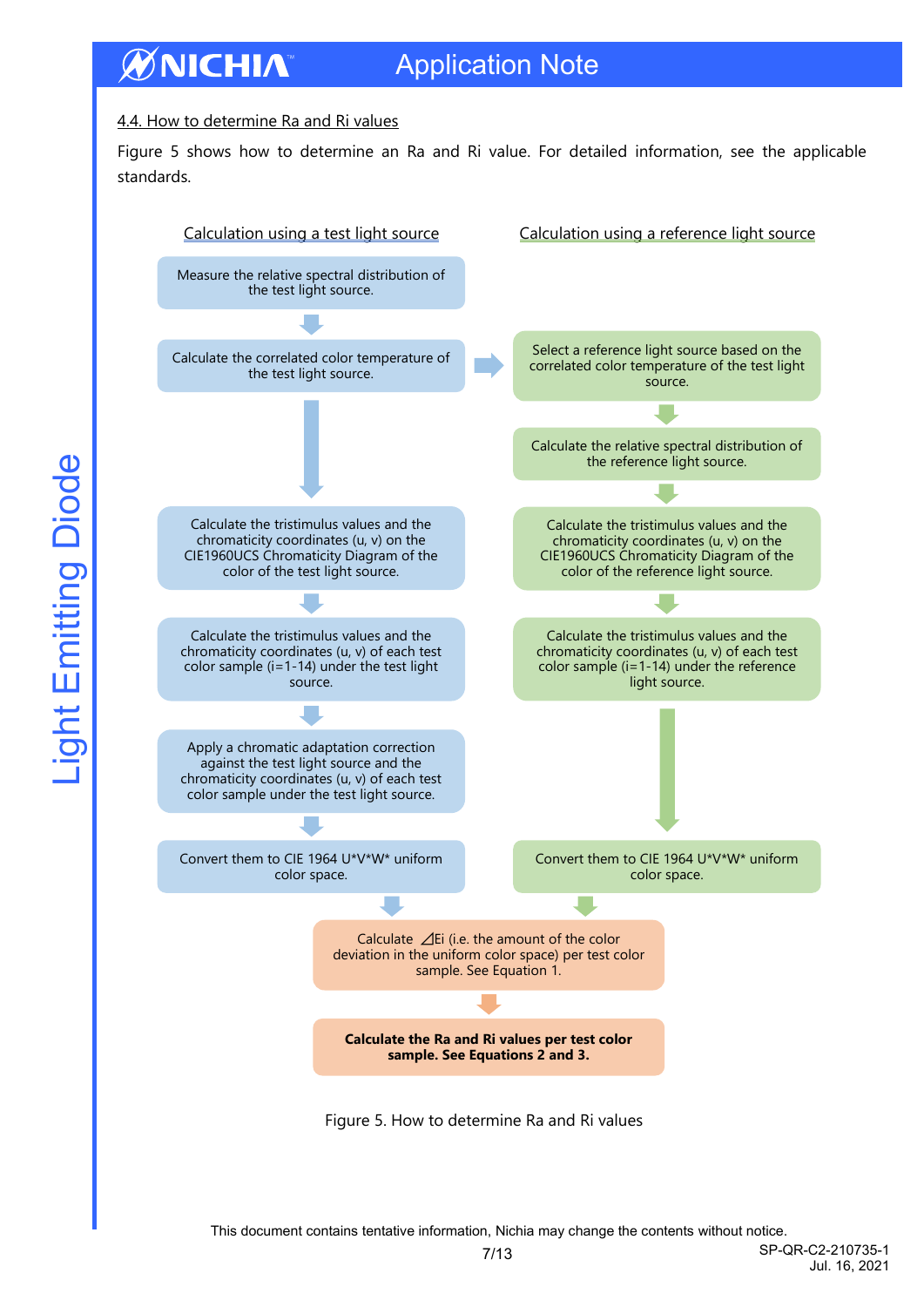#### ØNICHIA Application Note

Equation 1 shown below is used to determine ⊿Ei, the amount of the color deviation per test color sample. In other words, this equation derives the distance between the coordinates of the reference and test light sources in the U\*V\*W\* color space. In this equation, the coordinates of test color sample i under the reference light source are described as  $(U^*_{r,i}$ ,  $V^*_{r,i}$ ,  $W^*_{r,i}$ , and the coordinates under the test light source are described as  $(U^*_{k,i}, V^*_{k,i}, W^*_{k,i}).$ 

$$
\angle Ei = \sqrt{(U^*_{r,i} - U^*_{k,i})^2 + (V^*_{r,i} - V^*_{k,i})^2 + (W^*_{r,i} - W^*_{k,i})^2}
$$
 Equation 1

Equation 2 shown below is used to determine an Ri value. The bigger the color difference is, the smaller the Ri value will be. The Ri will be a negative value when the ⊿Ei is greater than 22.

 $Ri = 100 - 4.6 \angle\sqrt{E}i$  Equation 2

Equation 3 shown below is used to determine an Ra value. This equation indicates that the average of the R1-R8 makes the Ra value.

$$
Ra = \frac{1}{8} \Sigma_{i=1}^{8} Ri
$$
 Equation 3

#### <span id="page-7-0"></span>**5. TM-30**

#### 5.1. Standards

IES established IES-TM-30 (i.e. TM-30) in 2015 to provide a new evaluation method for color rendering. As with the CRI standard, the TM-30 method evaluates the color difference between the test color samples when viewed under the reference light source and the test light source. However, this new evaluation method compensates for the imperfections of the CRI standard that have been pointed out in the past. For example, the color difference is calculated using a modern color space, the definition of a reference light source has been updated, there are more color samples, etc.

However, many companies prefer to continue to use CRI (Ra) rather than replace it with TM-30. It may be a long time before the new TM-30 evaluation method becomes widely adopted.

#### 5.2. Indexes

In the TM-30 standard, the fidelity index (Rf) and the gamut index (Rg) are used to evaluate the color rendering performance of a light source. For the evaluation method, see Section 5.4.

#### 5.2.1. Fidelity Index (Rf)

The Rf indicates how faithfully a light source can reproduce colors compared to the reference light source. The better the color fidelity is, the higher the Rf value will be: It will be 100 if the wavelength of a test light source is exactly the same as that of the reference light source. The evaluation approach is similar to the CRI method. The Rf value of a light source can sometimes be near the Ra value of the same light source; however, these two indexes are not related, the values are not exchangeable nor comparable. The fidelity of each color evaluation sample (CES) can be obtained as Rfi in the same manner as the CRI Ri (Each i corresponds to CES 1-99). Contrary to the CRI, the Rf is designed to always be a positive value.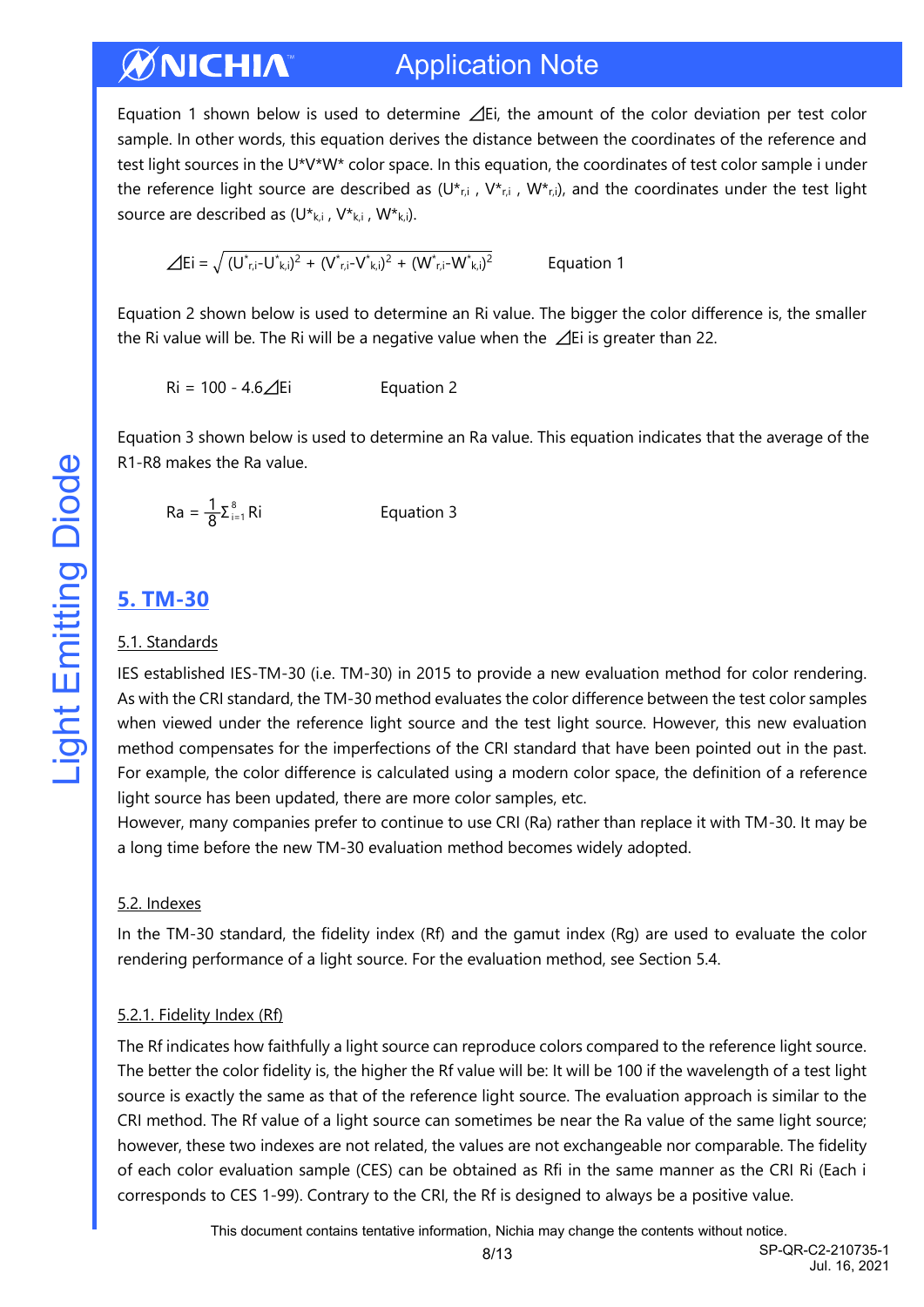## Application Note

#### 5.2.2. Gamut Index (Rg)

The Rg indicates the size of the gamut area of a test light source compared to the reference light source. The a'-b' plane color space is used to calculate the Rg. If the gamut area determined with a test color sample in the a'-b' plane color space is larger than that of the reference light source, the Rg value will be higher than 100; if it is smaller, the value will be lower than 100 (For detailed information, see Section 5.4). As shown in Figure 6, the rotating direction shows the change of hue. The farther the coordinates are from the origin point, the higher the color saturation (i.e. chroma) will be (i.e. the larger the size of the gamut area will be).





If the wavelengths of a test light source and the reference light source are identical, the Rg will always be 100. However, if the Rg is 100, it does not always mean that the wavelengths of a test light source and the reference light source are identical. This is because the coordinates of each test color sample may be different even if the size of the gamut area in the a'-b' plane color space is the same.

#### 5.2.3. Relationship between the Rf and Rg

There is a correlation between the Rf and Rg. Figure 7 shows the practical limits of the Rf and Rg values. The higher the Rf value is, the more similar the wavelengths of a test light source and the reference light source are, the Rg value will also get closer to 100. If the Rf value is 100, the Rg will also be 100 since Rf=100 means that the wavelengths of a test light source and the reference light source are identical. Conversely, if the Rf value is lower, the Rg value can be farther from 100 since the difference in the wavelengths of a test light source and the reference light source is greater. Since the Rg value can be higher than 100, it is possible to lower the Rf value on purpose to obtain a light source with a high Rg value (i.e. a light source with a low color fidelity and a high saturation).



Figure 7. Relationship between the Rf and Rg

9/13 SP-QR-C2-210735-1 Jul. 16, 2021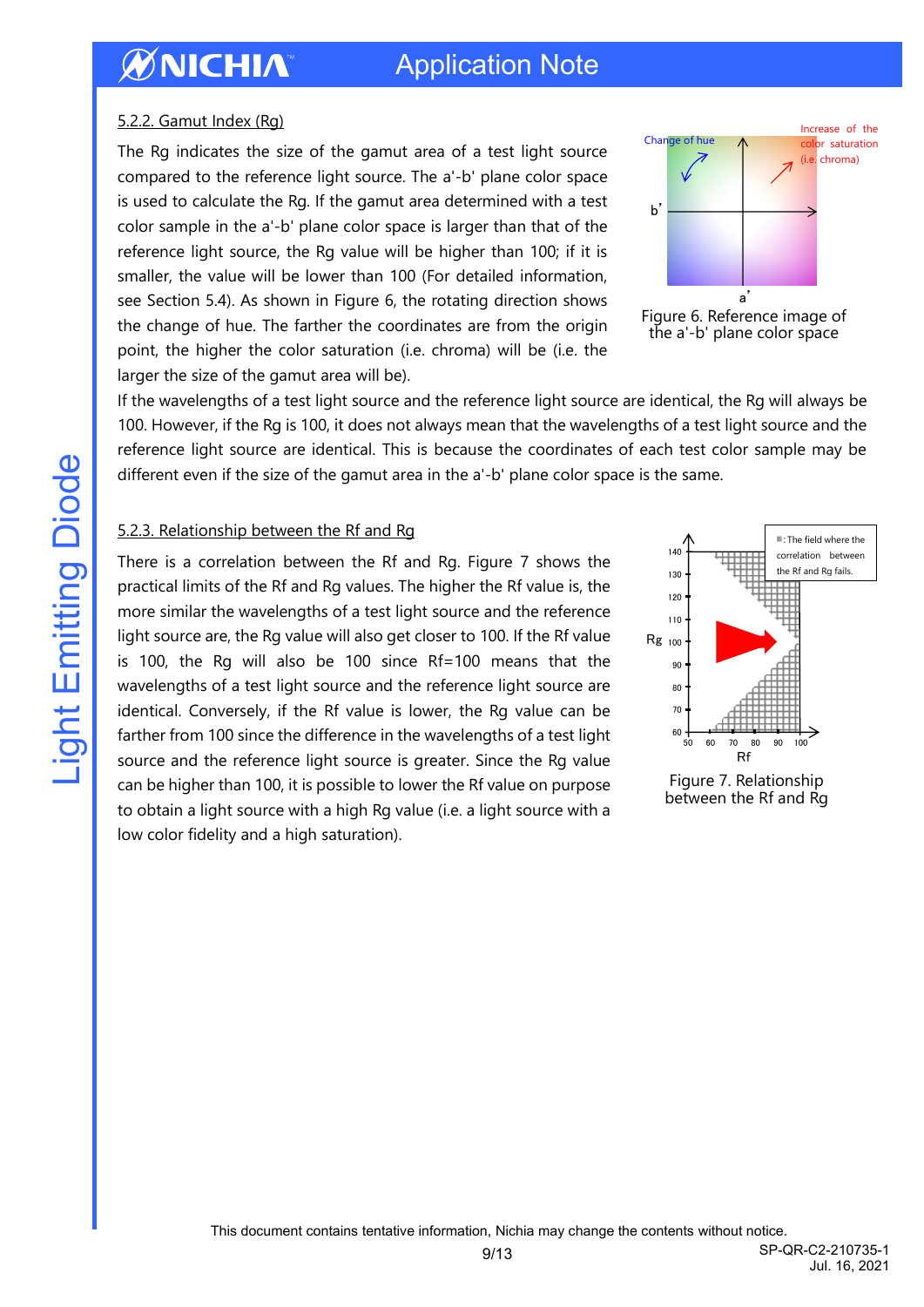#### 5.3. Color evaluation samples (CES)

The biggest difference between the TM-30 and CRI methods is the number of the test color samples. The CRI has as few as 14 (or 15) samples to be evaluated and uses only 8 samples out of them to calculate the Ra, the index to describe the color rendering for the general colors of objects. With this small number of samples, the evaluation may not be accurate for some test light sources since the variety of color samples greatly affects the evaluation.

The TM-30 method uses a set of 99 color evaluation samples (CES) as shown in Figure 8 to evaluate the color rendering. These samples were selected from the spectral reflectance properties of more than a hundred thousand different objects that exist in the real world to represent their typical properties. It is believed possible to evaluate almost all the colors of objects that exist in the real world with these 99 samples. The TM-30 method calculates the Rf based on the color difference between the CES when viewed under the test light source and the reference light source using all these 99 CES. This indicates that a more accurate evaluation is achieved with this method for any test light sources than with the CRI method, which has less color samples.

|              | CES <sub>2</sub> | CES <sub>3</sub> | CES4         | CES5              | CES6         | CES7         | CES8         |
|--------------|------------------|------------------|--------------|-------------------|--------------|--------------|--------------|
| CES9         | <b>CES10</b>     | CES11            | <b>CES12</b> | CES <sub>13</sub> | CES14        | <b>CES15</b> | CES16        |
| CES17        | CES18            | <b>CES19</b>     | <b>CES20</b> | <b>CES21</b>      | CES22        | CES23        | CES24        |
| <b>CES25</b> | CES26            | CES27            | CES28        | CES29             | <b>CES30</b> | CES31        | <b>CES32</b> |
| <b>CES33</b> | CES34            | <b>CES35</b>     | <b>CES36</b> | CES37             | <b>CES38</b> | CES39        | CES40        |
| <b>CES41</b> | CES42            | CES43            | CES44        | CES45             | CES46        | CES47        | CES48        |
| CES49        | <b>CES50</b>     | <b>CES51</b>     | <b>CES52</b> | <b>CES53</b>      | <b>CES54</b> | <b>CES55</b> | <b>CES56</b> |
| <b>CES57</b> | <b>CES58</b>     | <b>CES59</b>     | <b>CES60</b> | CES61             | CES62        | CES63        | CES64        |
| CES65        | CES66            | <b>CES67</b>     | CES68        | CES69             | <b>CES70</b> | CES71        | CES72        |
| CES73        | CES74            | CES75            | CES76        | CES77             | CES78        | CES79        | <b>CES80</b> |
| <b>CES81</b> | CES82            | <b>CES83</b>     | CES84        | CES85             | <b>CES86</b> | CES87        | <b>CES88</b> |
| <b>CES89</b> | <b>CES90</b>     | CES91            | CES92        | <b>CES93</b>      | CES94        | <b>CES95</b> | <b>CES96</b> |
| CES97        | <b>CES98</b>     | CES99            |              |                   |              |              |              |

Note:

<sup>8</sup> How a CES looks depends on the color temperature of the reference light source. The colors shown in Figure 8 are examples for reference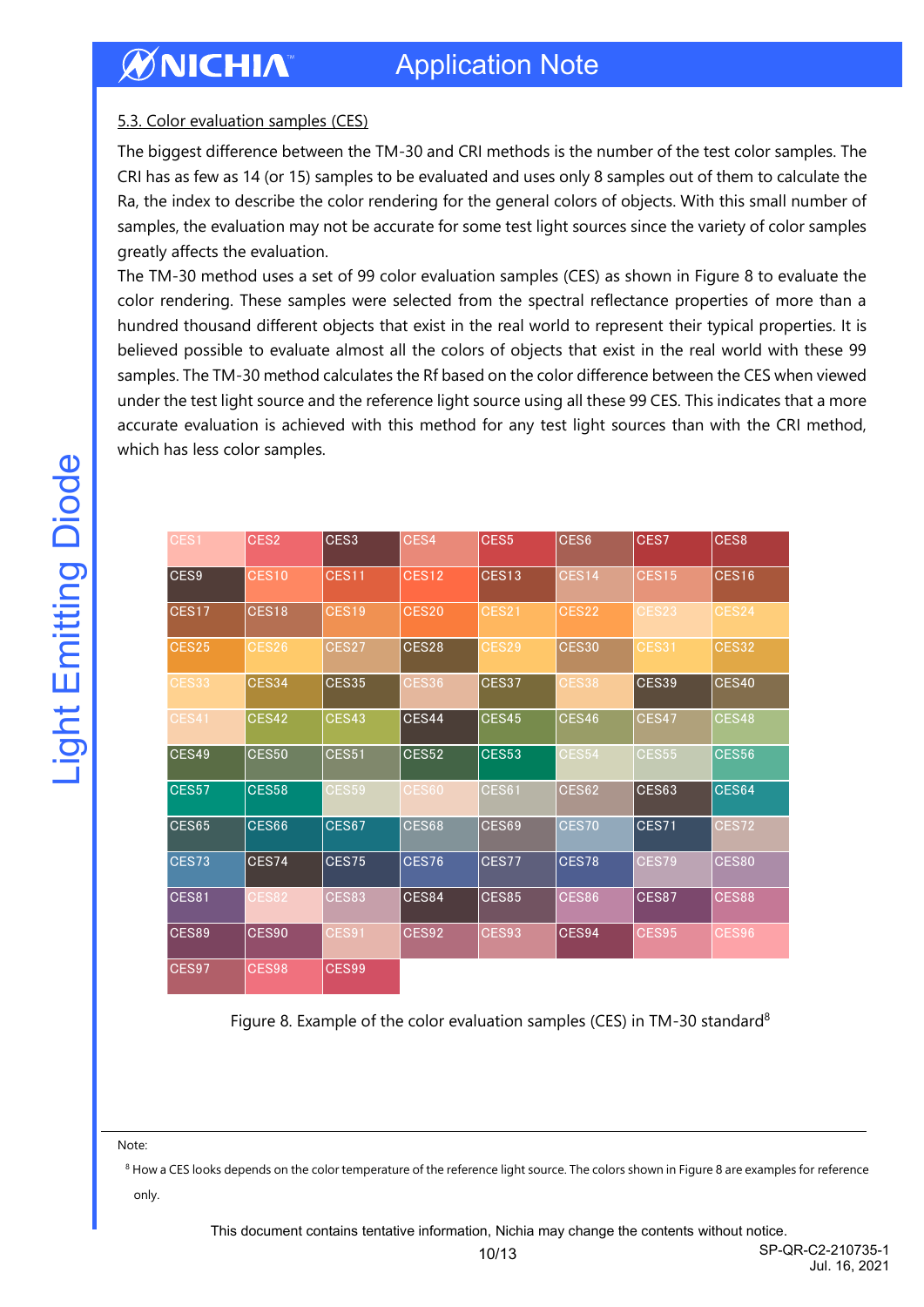#### ØNICHIA Application Note

#### 5.4. How to determine Rf and Rg values

Figure 9 shows how to determine an Rf and Rg value. For detailed information, see the applicable standards.

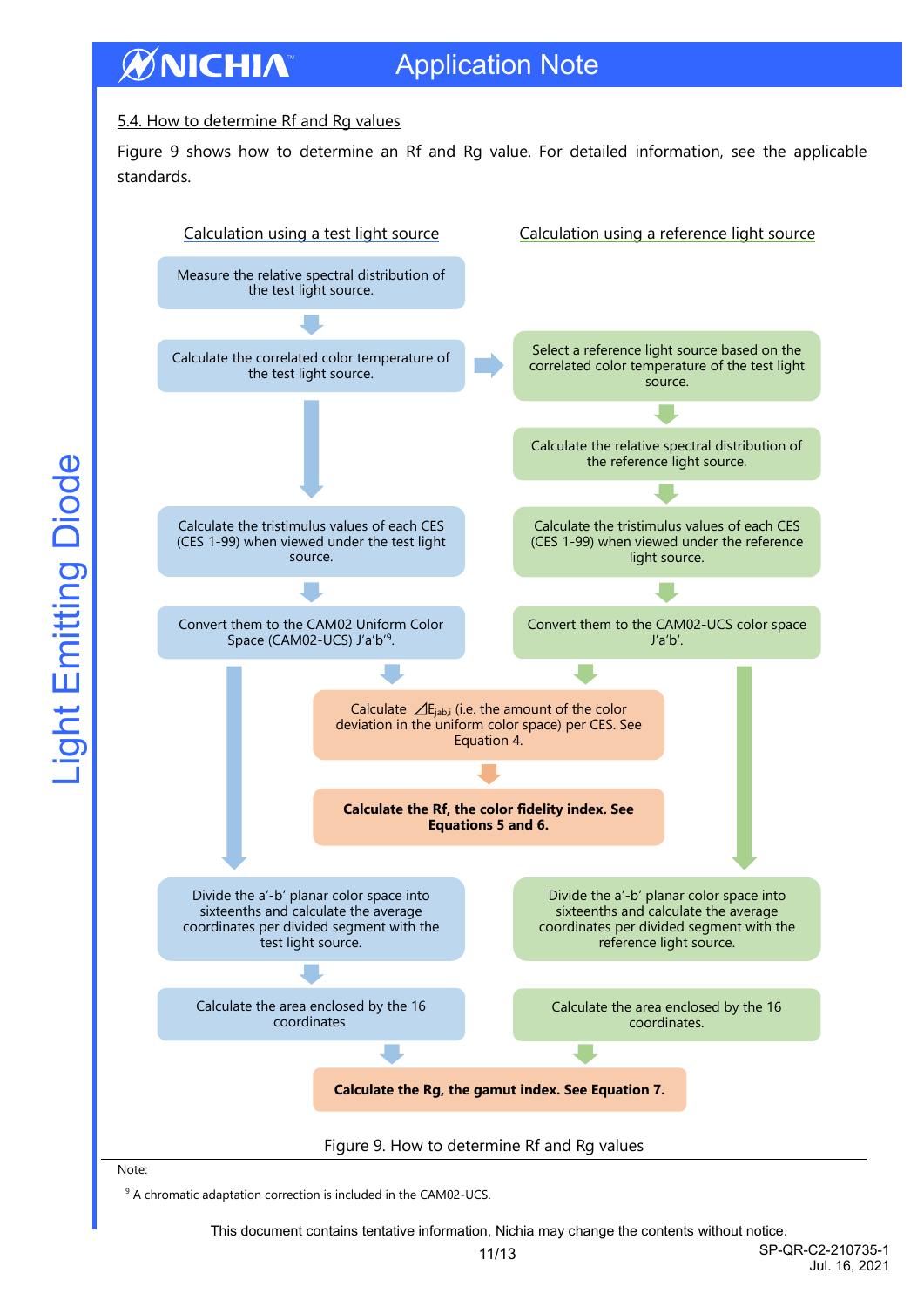#### ØNICHIA Application Note

Equation 4 shown below is used to determine  $\Delta E_{\text{lab,i}}$ , the amount of the color deviation per CES. In other words, this equation derives the distance between the coordinates of the reference and test light sources in the J'a'b' color space. In this equation, the coordinates of CES i under the reference light source are described as  $(J'_{r,i}, a'_{r,i}, b'_{r,i})$ , and the coordinates under the test light source are described as  $(J'_{r,i}, a'_{r,i}, b'_{r,i})$ .

$$
\angle E_{jab,i} = \sqrt{(J'_{t,i} - J'_{r,i})^2 + (a'_{t,i} - a'_{r,i})^2 + (b'_{t,i} - b'_{r,i})^2}
$$
 Equation 4

Equations 5 and 6 shown below are used to determine an Rf value. First, determine the Rf' value by Equation 5 using the average of the color difference ⊿Ejab,i of each CES obtained with Equation 4. The Rf' can be a negative value as with the CRI; make an adjustment using Equation 6 so that the minimum Rf value will be 0.

$$
Rf' = 100 - 6.73 \left( \frac{1}{99} \sum_{i=1}^{99} (\Delta E_{jab,i}) \right)
$$
 Equation 5  
 
$$
Rf = 10 \ln (e^{R^2f/10} + 1)
$$
 Equation 6

Equation 7 shown below is used to determine an Rg value. First, calculate the average coordinates of the coordinates representing each CES per segment of the a'-b' planar color space divided into sixteenths toward the angular orientation as shown in Figure 10. The area of the two polygons formed by connecting the average coordinates are Ar and At respectively. Ar is for the reference light source and At is for the test light source. By calculating the ratio of the area of Ar and At, it will determine if the gamut of the test light source is larger or smaller than that of the reference light source.





$$
Rg = 100 \times \frac{A_t}{A_r}
$$
 Equation 7

#### <span id="page-11-0"></span>**6. Summary**

In this application note, Nichia has provided two types of evaluation methods for color rendering: the CRI, a widely used method in the lighting industry and the TM-30, a newer method. They are similar in that they both evaluate the color fidelity against a reference light source, which is an effective means of quantitatively evaluating color rendering. However, these methods do not include any sensory tests to evaluate the perception, preference, etc. by the evaluator or other observers. When evaluating the color rendering of a light source, it is recommended to perform a sensory evaluation with the chosen luminaires in addition to a quantitative evaluation described herein.

As mentioned in Section 3, Nichia offers LEDs with a variety of color rendering performances. For any questions regarding the products, contact a local Nichia sales representative.